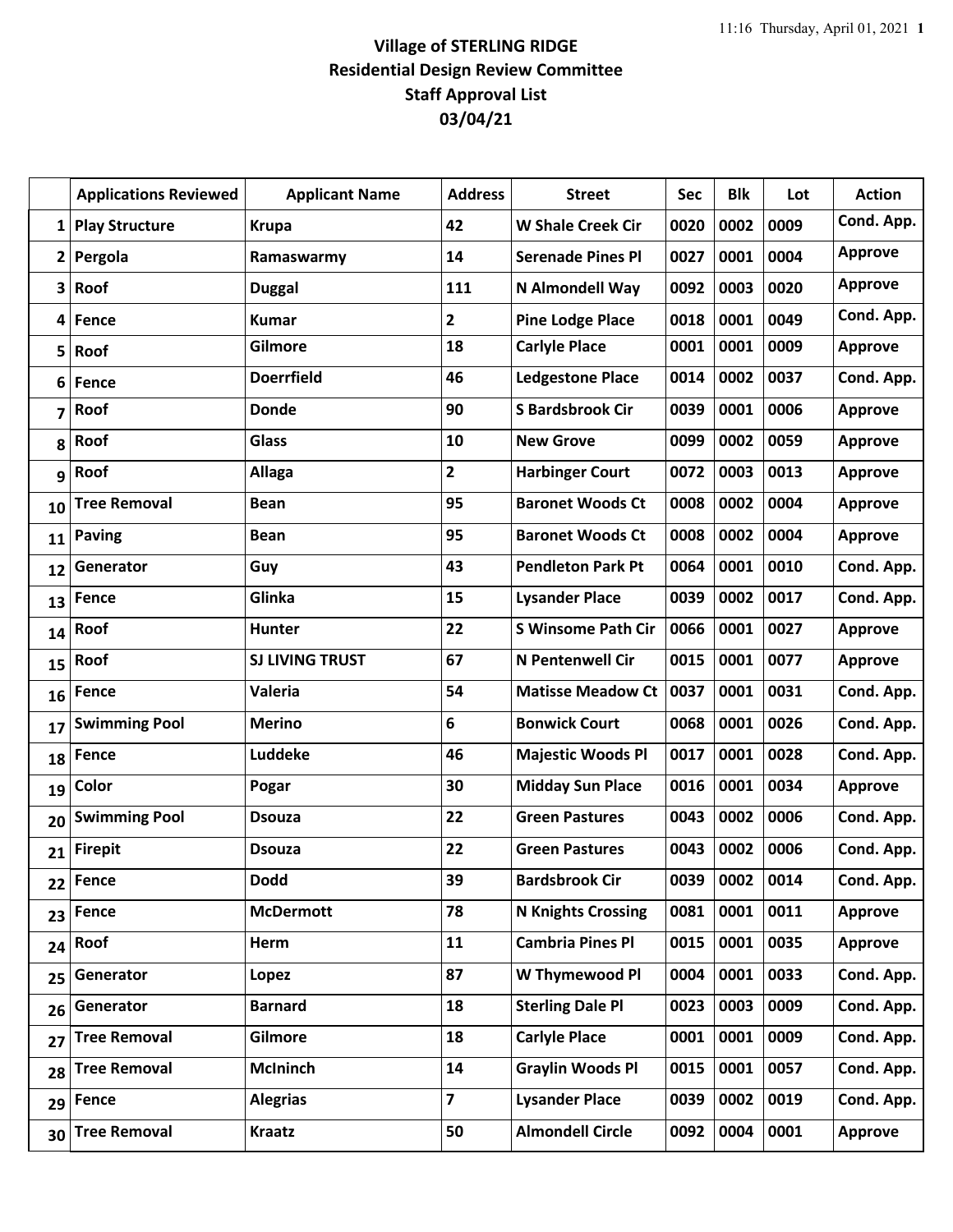## **Village of STERLING RIDGE Residential Design Review Committee Staff Approval List 03/04/21**

| 31 | Pergola                   | Wingen            | 3                       | <b>Dresden Place</b>        | 0001 | 0001      | 0081 | Cond. App.     |
|----|---------------------------|-------------------|-------------------------|-----------------------------|------|-----------|------|----------------|
| 32 | Roof                      | Rodriguez/Diaz    | $\overline{2}$          | <b>Renoir Trail</b>         | 0021 | 0001      | 0049 | <b>Approve</b> |
| 33 | <b>Interior Remodel</b>   | <b>Mathews</b>    | 86                      | W Thymewood                 | 0035 | 0001      | 0004 | Cond. App.     |
| 34 | <b>Window Replacement</b> | <b>Trueba</b>     | 103                     | <b>Dulcet Hollow</b>        | 0007 | 0002      | 0007 | <b>Approve</b> |
| 35 | Fence                     | <b>Trueba</b>     | 103                     | <b>Dulcet Hollow</b>        | 0007 | 0002      | 0007 | <b>Approve</b> |
| 36 | <b>Tree Removal</b>       | <b>Stringer</b>   | 22                      | <b>Red Adler</b>            | 0042 | 0001      | 0021 | Cond. App.     |
| 37 | <b>Swimming Pool</b>      | <b>Beene</b>      | 90                      | N Dulcet hollow Cir         | 0007 | 0001      | 0004 | Cond. App.     |
| 38 | <b>Summer Kitchen</b>     | <b>Beene</b>      | 90                      | N Dulcet hollow Cir         | 0007 | 0001      | 0004 | Cond. App.     |
| 39 | <b>Pavers</b>             | <b>Beene</b>      | 90                      | N Dulcet hollow Cir         | 0007 | 0001      | 0004 | <b>Approve</b> |
| 40 | Roof                      | <b>Holmes</b>     | 15                      | W Archwyck Cir              | 0042 | 0001      | 0049 | <b>Approve</b> |
| 41 | Roof                      | <b>Riba</b>       | 166                     | N Almondell Way             | 0098 | 0002      | 0005 | <b>Approve</b> |
| 42 | <b>Swimming Pool</b>      | Rudell            | 178                     | <b>Black Swan Place</b>     | 0097 | 0001      | 0010 | Cond. App.     |
| 43 | <b>Fence</b>              | <b>Scott</b>      | 83                      | <b>Bryce Branch Cir</b>     | 0034 | 0002      | 0011 | Cond. App.     |
| 44 | <b>Patio Cover</b>        | Kumar             | 22                      | <b>Delphinium Place</b>     | 0029 | 0002      | 0064 | Cond. App.     |
| 45 | <b>Swimming Pool</b>      | Hall              | 39                      | <b>Terrace Mill</b>         | 0036 | 0002      | 0005 | Cond. App.     |
| 46 | <b>Fence</b>              | <b>Ball</b>       | 35                      | <b>Nocturne Woods Pl</b>    | 0044 | 0001      | 0009 | Cond. App.     |
| 47 | <b>Fence</b>              | <b>Miller</b>     | 31                      | <b>Nocturne Woods Pl</b>    | 0044 | 0001      | 0008 | Cond. App.     |
| 48 | <b>Tree Removal</b>       | Long              | 95                      | <b>S Warbler Bend</b>       | 0002 | 0002      | 0001 | <b>Approve</b> |
| 49 | Fence                     | <b>Stocker</b>    | 11                      | <b>Lysander Place</b>       | 0039 | 0002      | 0018 | Cond. App.     |
| 50 | Roof                      | <b>Wong</b>       | 6                       | <b>Birchwood Park Pl</b>    | 0015 | 0001      | 0051 | <b>Approve</b> |
| 51 | Roof                      | <b>Sutherland</b> | 26                      | <b>W</b> Green Pastures     | 0043 | 0002      | 0007 | <b>Approve</b> |
| 52 | <b>Tree Removal</b>       | Charabudla        | $\overline{2}$          | <b>Bryce Branch</b>         | 0034 | 0001      | 0001 | <b>Approve</b> |
| 53 | <b>Paving overlay</b>     | Armitage          | 23                      | <b>Middle Gate</b>          | 0012 | 0001 0033 |      | <b>Approve</b> |
| 54 | <b>Charging Station</b>   | Newman            | 42                      | <b>Wyckham Circle</b>       | 0063 | 0001      | 0016 | Cond. App.     |
| 55 | <b>Screened Room</b>      | Roush             | 39                      | <b>Douvaine Court</b>       | 0010 | 0002      | 0013 | Cond. App.     |
| 56 | <b>Fence</b>              | <b>Bargainer</b>  | 26                      | <b>Picasso Path</b>         | 0021 | 0001      | 0057 | Cond. App.     |
| 57 | <b>Swimming Pool</b>      | Khoza             | 38                      | <b>Woodmoor Place</b>       | 0091 | 0002      | 0041 | Cond. App.     |
| 58 | <b>Patio Cover</b>        | <b>Welkie</b>     | 19                      | <b>Filigree Pines Place</b> | 0007 | 0001      | 0041 | Cond. App.     |
| 59 | <b>Firepit</b>            | <b>Welkie</b>     | 19                      | <b>Filigree Pines Place</b> | 0007 | 0001      | 0041 | Cond. App.     |
| 60 | <b>Summer Kitchen</b>     | <b>Welkie</b>     | 19                      | <b>Filigree Pines Place</b> | 0007 | 0001      | 0041 | Cond. App.     |
| 61 | <b>Swimming Pool</b>      | <b>Bracchini</b>  | $\overline{\mathbf{z}}$ | <b>Almondell Court</b>      | 0092 | 0003      | 0005 | Cond. App.     |